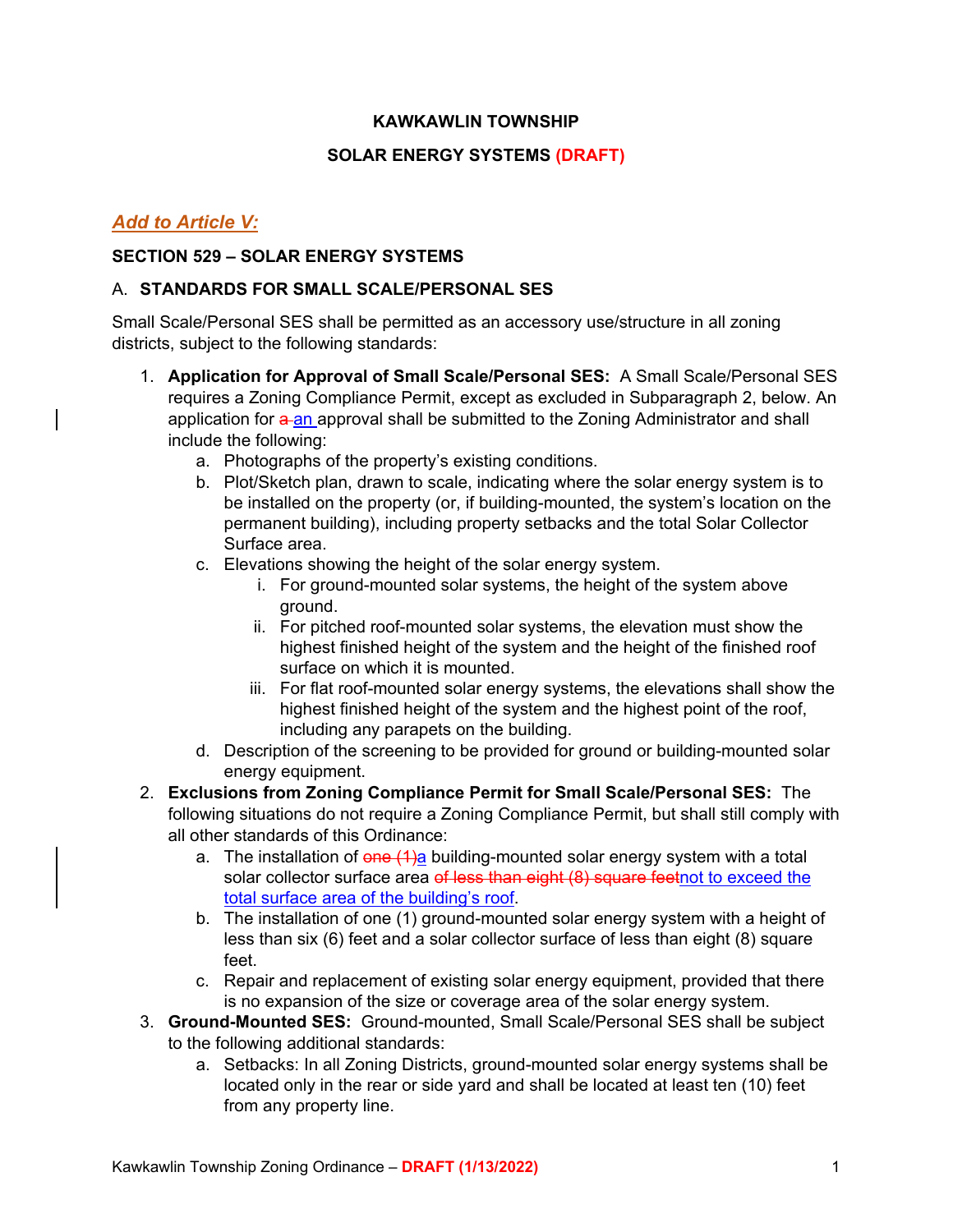- b. Height: Ground-mounted solar energy systems shall not exceed fourteen (14) feet in height, measured from the existing natural grade at the base of such equipment to the highest point of the system.
- c. Attachment: Solar energy systems shall be permanently and safely attached to the ground. Proof of the safety and reliability of the means of such attachment, in the form of certification by a professional engineer or other qualified person, shall be submitted with the application.
- d. Installation and Maintenance: Solar energy systems shall be installed, maintained and used only in accordance with the manufacturer's directions. A copy of such directions shall be submitted with the site plan application.
- e. Solar Glare: The solar energy system shall not cause solar glare when viewed from any other property or a public or private road.
- f. Compliance with Additional Codes: Solar energy systems, and the installation and use thereof, shall comply with the construction codes of this state and other applicable Township and State laws. Installation of a solar energy system shall not commence until all required permits have been issued.
- 4. **Building-Mounted SES**: Building-mounted, Small Scale/Personal SES shall be subject to the Standards for all Building-Mounted SES, contained below, in addition to the standards contained within this Section.
- 5. **Ancillary Solar Equipment**: Where feasible, ancillary solar equipment shall be located inside of a building or be screened from public view. All ancillary solar equipment such as, but not limited to, water tanks, supports, batteries, and plumbing shall be screened to the maximum extent possible without compromising the effectiveness of the solar collectors. When solar storage batteries are included as part of the solar collector system, they must be placed in a secure container or enclosure meeting the requirements of the construction codes of this state, and when no longer in use, shall be disposed of with six months of non-use in accordance with applicable laws and regulations.
- 6. **Waiver**. Planning Commission may waive any or all of the above standards upon review of a special land use application by finding that all the following conditions apply.
	- a. The proposed use will not impact the productive use of adjacent properties.
	- b. Site access and traffic can be accommodated on the roadway system.
	- c. The use will not destroy potential future use for agriculture.

# **B. STANDARDS FOR UTILITY SCALE/SOLAR FARM SES (SES)**

Utility Scale/Solar Farm SES shall be permitted as a Special Land Use in the A-R – Agricultural/Rural Residential District, C-2 – Highway Commercial District, and I-1 – Light Industrial District, pursuant to Article V as to Special Land Use approvals and the following requirements.

# 1. **SPECIAL LAND USE REQUIREMENTS.**

a. **Applicant Identification**. Applicant name and address in full, a statement that the applicant is the owner involved or is acting on the owner's behalf, the address of the property involved in the application (substitution may include a legal description or parcel identifications number(s)), and any additional contact information. Each application for a SES shall also be dated to indicate the date the application is submitted to Kawkawlin Township.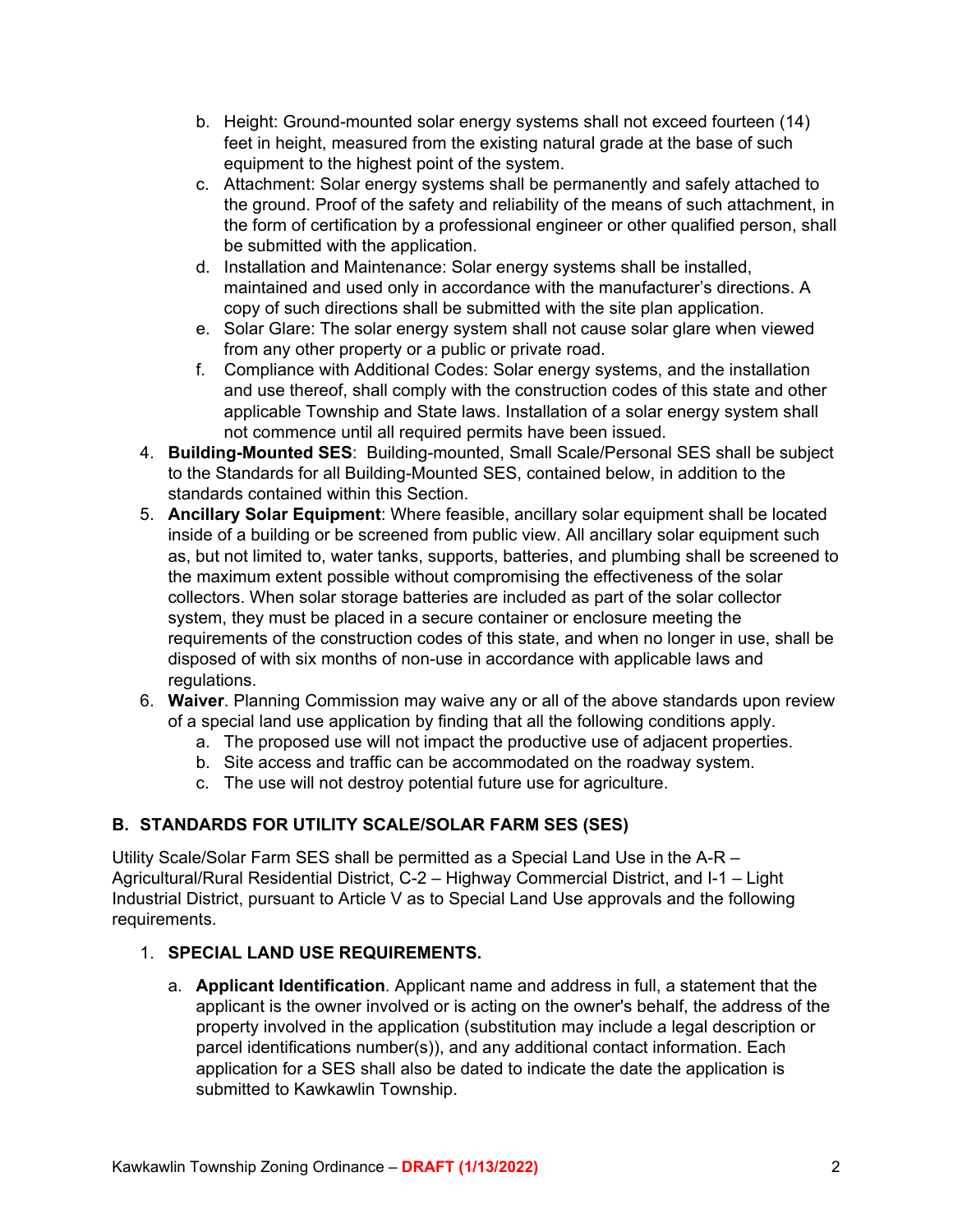- b. **Fee.** An applicant shall remit an application fee, an escrow deposit, in the amount specified by Township policy. This schedule shall be based on the cost of the application review and may be adjusted from time to time. If professional review of plans is required, then such costs shall be paid from the escrow deposit.
- c. **Escrow for Permitting Costs:** An escrow account in the form of a cash deposit of not less than \$2,000, or such other amount estimated by the Township Board, shall be set up when the Applicant applies for a Special Use Permit. The deposit shall be sufficient to cover all reasonable costs and expenses associated with the special land use zoning review and approval process, which costs can include, but are not limited to, fees of the Township consultants and other third-party professionals such as an Attorney, Township-Community Planner, and Township-Professional Engineer, as well as any reports or studies which the Township anticipates it may have done related to the zoning review process for the particular application. Such escrow amount shall include regularly established fees. At any point during the zoning review process, the Township may require that the Applicant place additional monies into the Township escrow should the existing escrow amount filed by the Applicant prove insufficient. If the escrow account needs replenishing and the Applicant refuses to do so within fourteen (14) days after receiving notice, the zoning review and approval process shall cease until and unless the Applicant makes the required escrow deposit. Any escrow amounts which are in excess of actual costs shall be returned to the Applicant within ninety (90) days of permitting process completion. An itemized billing of all expenses shall be provided to the Applicant. The Township may hire qualified professionals for each and any of the technical fields associated with the Special Use Permit, such as, but not limited to, electrical, environment, economics, wildlife, health, and land-use.)
- d. **Reasonable Conditions**. In addition to the requirements of this section, the Planning Commission may impose additional reasonable conditions on the approval of any SES as a special land use.
- e. **Inspections**. The Township shall have the right upon issuing any SES facility special use permit to inspect the premises on which the SES equipment is located at any reasonable time. The Township may hire a consultant to assist with any such inspections at a reasonable cost to be charged to the operator of the SES.
- f. **Project Description**. A general description of the proposed project including a legal description of the property or properties on which the project would be located and an anticipated construction schedule.
- g. **Project Design.** A description and drawing of the proposed technology to include type of solar panel and system, fixed mounted verses solar tracking, number of panels, and angles of orientation.
- h. **Procedure.** The Planning Commission review of a Special Land Use Permit application for a SES is a two-step process. The first step is the public hearing and decision by the Planning Commission, per the procedures for review in Section 500. The second step, which may occur at a separate meeting for a SES, is the site plan review process by the Planning Commission as described in Section 800. A decision on the Special Land Use Permit application by the Planning Commission is inclusive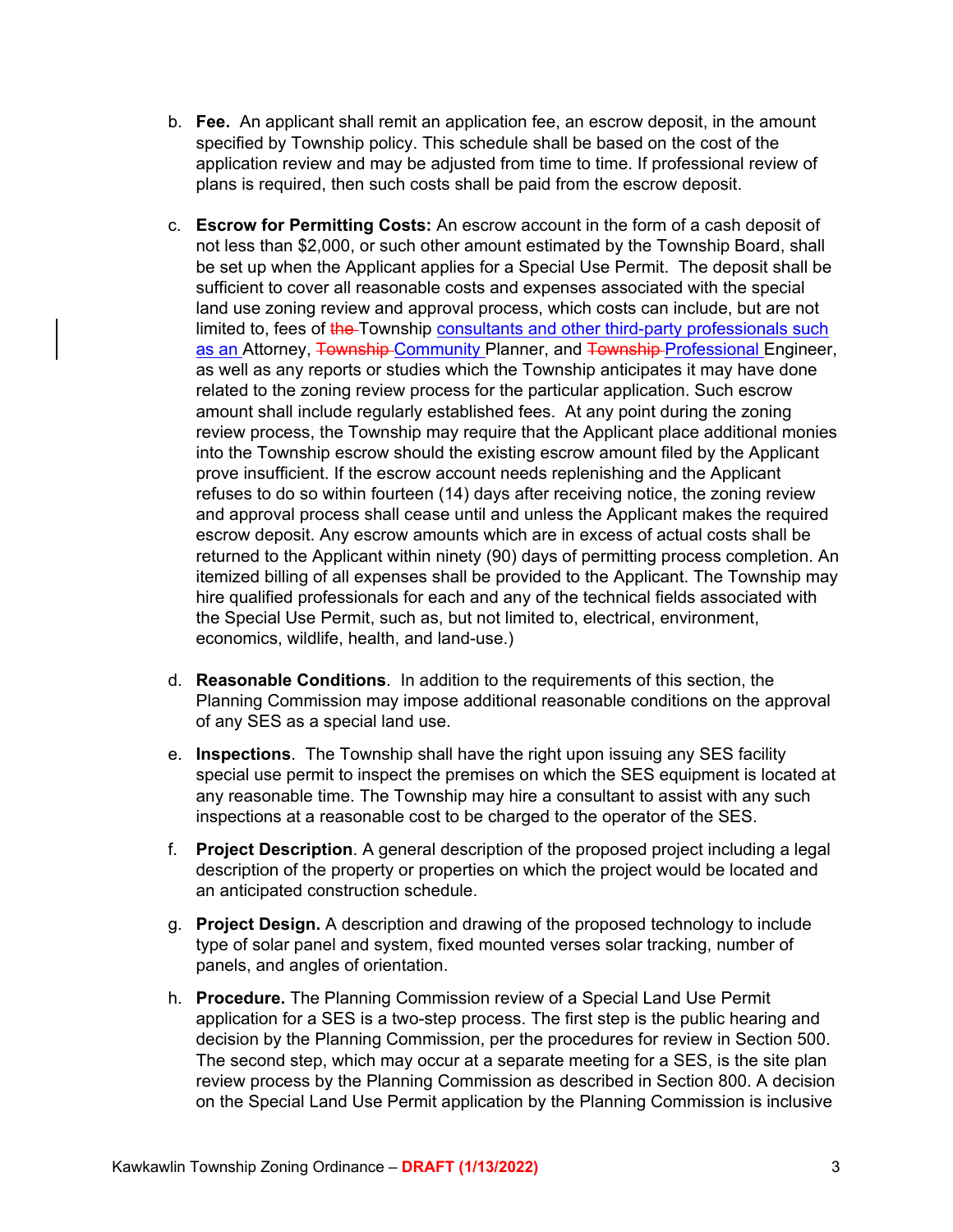of all proposed SES, underground electrical lines, sub-station(s), junction boxes, laydown yard(s), and any operations/maintenance building(s).

- i. **Insurance.** Proof of the applicant's public liability insurance with at least \$2,000,000.00 per occurrence to cover the SES, the Township, and the landowner.
- j. **Certification.** Certifications that the applicant has complied or will comply with all applicable county, state, and federal laws, regulations, and ordinances, including compliance with the Farmland and Open Space Preservation Program (Part 361 of the Natural Resources and Environmental Protection Act, Public Act 451 of 1994 as amended, more commonly known as PA 116).
- k. **Manufacturers' Material Safety Data Sheet(s).** Documentation shall include the type and quantity of all materials used in the operation of all equipment.
- l. **Safety Manual.** The Applicant must provide an unredacted copy of the manufacturer's safety manual for all proposed SES equipment without distribution restraints, at the time of application for special land use approval, to be kept at the Township Hall and other locations deemed necessary by Planning Commission or local first responders upon approval of the proposed SES. The Manual should include standard details for an industrial site such as materials, chemicals, fire, access, safe distances during SES failure, processes in emergencies, etc.
- m. **Visual Simulations.** Photo exhibits visualizing the proposed solar energy system, with emphasis on visualizing the location of any required fences, landscaping, access roads, and setbacks from adjacent non-participating property.
- n. **Maintenance Plan.** Applicant shall submit a maintenance plan that describes the following:
	- 1) Demonstrates the SES will be designed, constructed, and operated to minimize dust generation, including provision of sufficient watering of excavated or graded soil during construction to prevent excessive dust.
	- 2) States the manner how unpaved access roads will be treated and maintained, either with a dust palliative or graveled or treated by another approved dust control method to prevent excessive dust.
	- 3) Provisions that will be employed to maintain and promote native vegetation while minimizing the proliferation of weeds during and following construction.
	- 4) If a SES is not maintained in operational and reasonable condition or poses a potential safety hazard, the owner shall take expeditious action to correct the situation, including SES removal as necessary.
	- 5) The owner shall keep a maintenance log on each SES and must provide complete log to the Township within thirty (30) days of request.
- o. **Emergency Services.** The large scale solar photovoltaic installation owner or operator shall provide a copy of the project summary, electrical schematic, and site plan to the local fire chief. The owner or operator shall cooperate with local emergency services in developing an emergency response plan. All means of shutting down the solar photovoltaic installation shall be clearly marked. The owner or operator shall identify a responsible person for public inquiries throughout the life of the installation.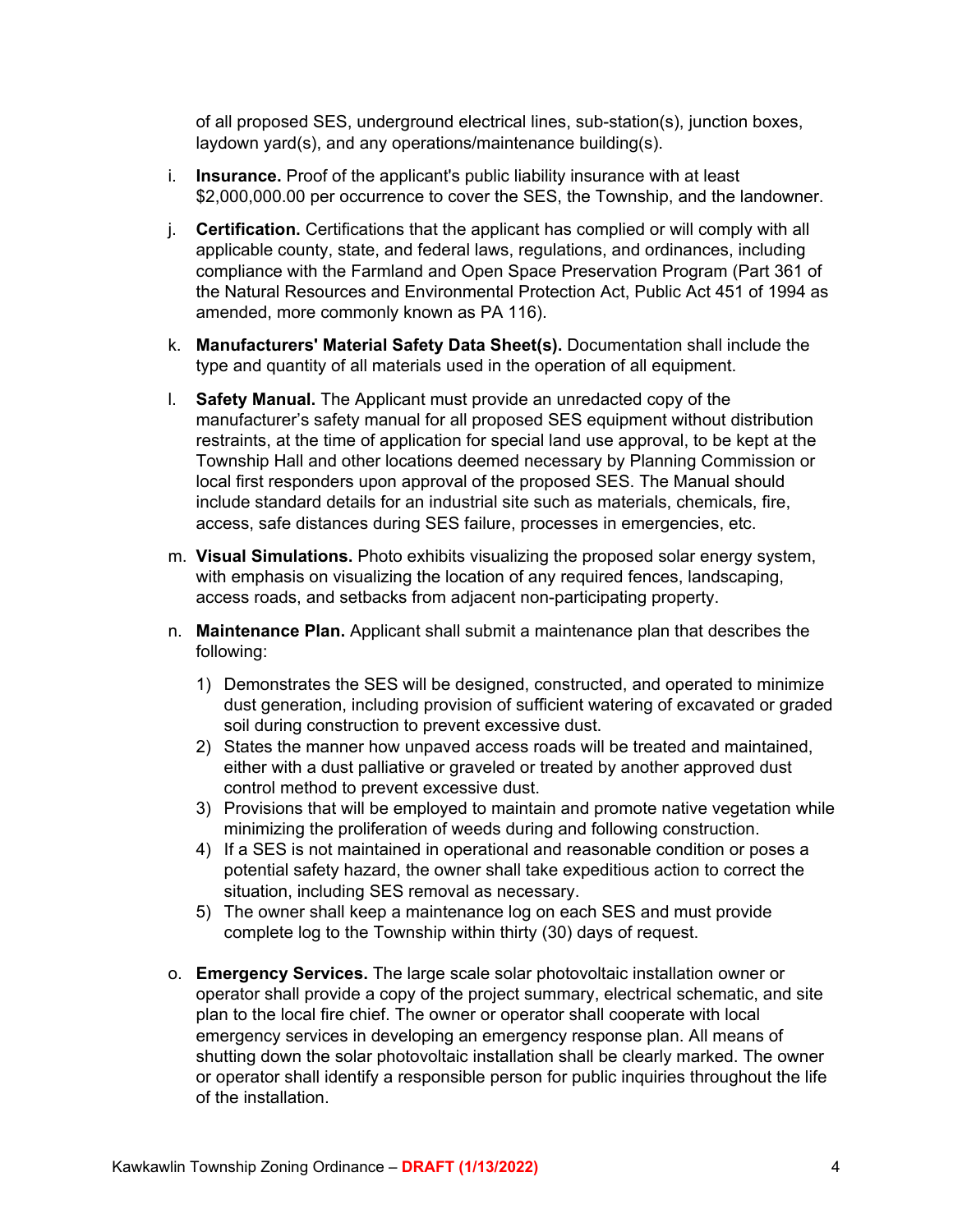- p. **Decommissioning.** Copy of the decommissioning plans and a description of how any surety bond is applied to the decommissioning process.
- q. **Complaint Resolution.** Description of the complaint resolution process.

r. **Utilization of Prime Agricultural Land.** The Township desires to have Utility Scale/Solar Farm SES on more marginal lands; however, it recognizes that agricultural lands tend to be the desirable locations for siting such facilities. Where a Utility Scale/Solar Farm SES is proposed on Prime Agricultural Land as so classified by the County, MSU Extension Agent, or by a NRCS Soil Survey, the applicant shall identify what mitigating actions it is taking to minimize the loss of agricultural production (such as low-light plantings, wildflowers and sunflowers, bee aperies and solar pollinating, animal grazing, and other similar options).

All applications for a Utility Scale/Solar Farm SES shall adhere to the Michigan Department of Agriculture and Rural Development Policy for Allowing Commercial Solar Panel Development on PA 116 Lands, available online at https://www.michigan.gov/documents/mdard/MDARD\_Policy\_on\_Solar\_Panel\_and\_ PA116 Land 656927 7.pdf.

s. **Environmental Impact.** The applicant shall have a third party, qualified professional conduct an analysis specific to Kawkawlin Township and the immediate surrounding area in Bay County including relevant portions of the Saginaw Bay, a part of Lake Huron, to identify and assess any potential impacts on the natural environment including, but not limited to wetlands and other fragile ecosystems, historical and cultural sites, and antiquities.

The applicant shall take appropriate measures to minimize, eliminate or mitigate adverse impacts identified in the analysis.

The applicant shall identify and evaluate the significance of any net effects or concerns that will remain after mitigation efforts. The applicant shall comply with applicable parts of the Michigan Natural Resources and Environmental Protection Act (Act 451 of 1994, MCL 324.101 et seq.) including but not limited to Part 31 Water Resources Protection (MCL 324.3101 et seq.), Part 91 Soil Erosion and Sedimentation Control (MCL 324.9101 et seq.) , Part 301 Inland Lakes and Streams (MCL 324.30101 et seq.), Part 303 Wetlands (MCL 324.30301 et seq.), Part 323 Shoreland Protection and Management (MCL 324.32301 et seq.), Part 325 Great Lakes Submerged Lands (MCL 324.32501 et seq.), and Part 353 Sand Dunes Protection and Management (MCL 324.35301 et seq.).

t. **Avian and Wildlife Impact.** The applicant shall have a third party, qualified professional conduct an analysis specific to Kawkawlin Township and the immediate surrounding area in Bay County including relevant portions of the Saginaw Bay, a part of Lake Huron to identify and assess any potential impacts on wildlife and endangered species. The applicant shall take appropriate measures to minimize, eliminate or mitigate adverse impacts identified in the analysis. The applicant shall identify and evaluate the significance of any net effects or concerns that will remain after mitigation efforts.

Applicant shall follow U.S. Fish and Wildlife Service (USFWS) recommendations. In addition, the applicant shall also provide evidence indicating compliance with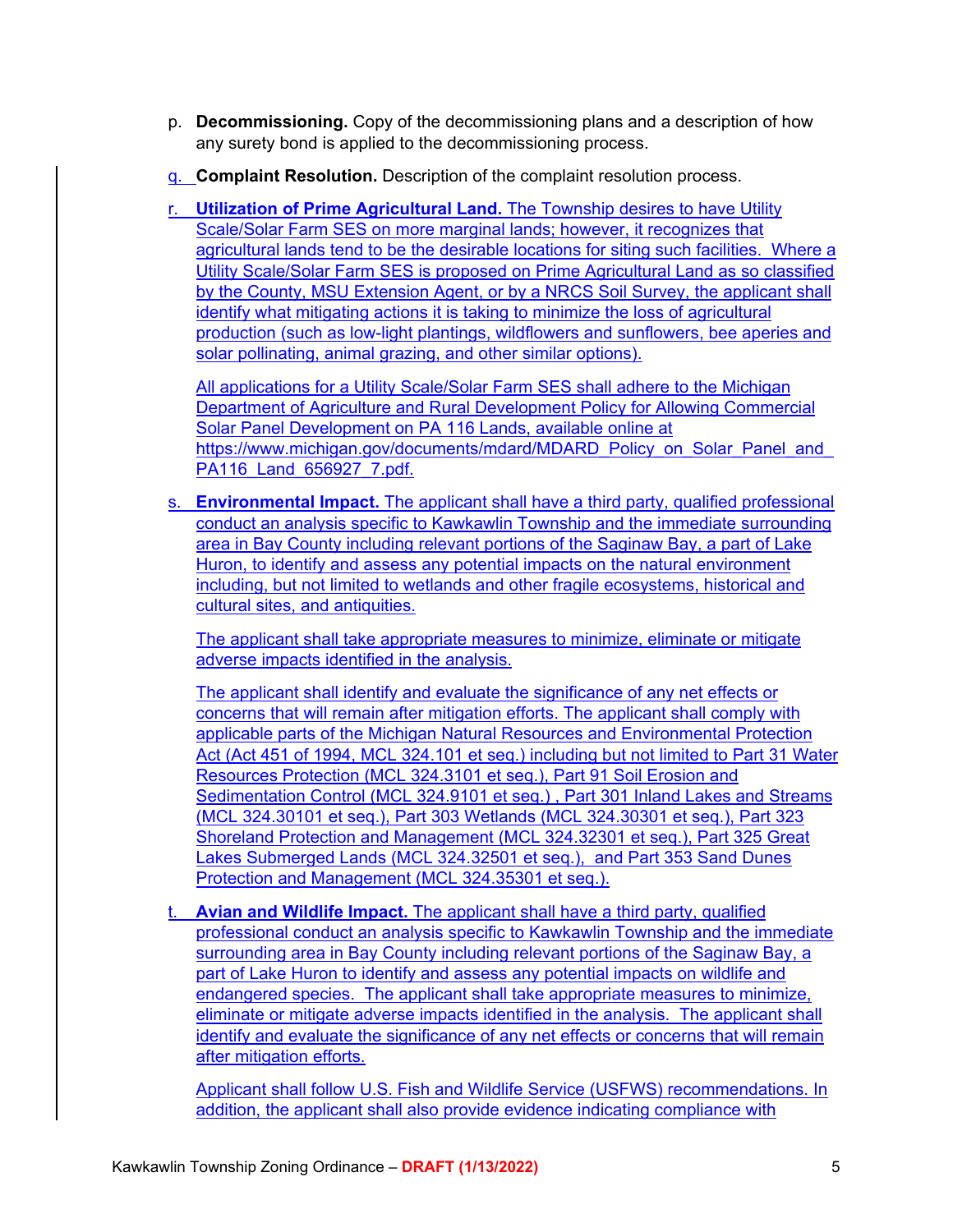applicable portions of the Migratory Bird Treaty Act (MBTA, 16 U.S.C. 703 et seq.), Bald and Golden Protection Act (Eagle Act; 16 U.S.C. 668-668d), Endangered Species Act (ESA; 16 U.S.C. 1531 et. seq.), Fish and Wildlife Coordination Act (16 U.S.C. 661 et. seq.), National Environmental Policy Act (42 U.S.C. 4321et. seq.), Clean Water Act (33 U.S.C. 1251 et.seq.), and Michigan's Endangered Species Protection Law, as amended.

Sites requiring special scrutiny include wildlife refuges, other areas where birds are highly concentrated, bat hibernacula, wooded ridge tops that attract wildlife, sites that are frequented by federally and/or state listed endangered species of birds and bats, significant bird migration pathways, and areas that have landscape features known to attract large numbers of raptors.

At a minimum, the analysis shall include a thorough review of existing information regarding species and potential habitats in the vicinity of the project area. Where appropriate, surveys for bats, raptors, and general avian use should be conducted.

- 2. **ADDITIONAL SITE PLAN REQUIREMENTS.** The applicant shall submit a site plan in full compliance with Section 800 of this zoning ordinance for each SES and other solar energy appurtenances. Additional requirements for a SES site plan are as follows:
	- a. The project area boundaries,
	- b. The location, height, and dimensions of all existing and proposed structures and fencing,
	- c. The location, grades, and dimensions of all temporary and permanent on-site and access roads from the nearest county or state maintained road,
	- d. Existing topography,
	- e. Water bodies, waterways, wetlands, drainage channels, and drain easements, and
	- f. A site grading, erosion control and storm water drainage plan. At the Township's discretion, these plans may be reviewed by the Township's engineering firm.
	- g. All comments from the Bay County Drain Commissioner's office pertaining to the proposed SES shall be submitted to the Planning Commission.
	- h. All new infrastructure, both above and below ground, related to the project. This includes inverters and batteries.
	- i. Identification of a construction/set-up/laydown area.
- 3. **STANDARDS AND REQUIREMENTS.** Utility-Scale/Solar Farms SES shall meet the following standards and requirements:
	- a. **Location of Utility-Scale/Solar Farms SES**.
		- i. All SES must comply with the requirements established in the Kawkawlin Township Zoning Ordinance.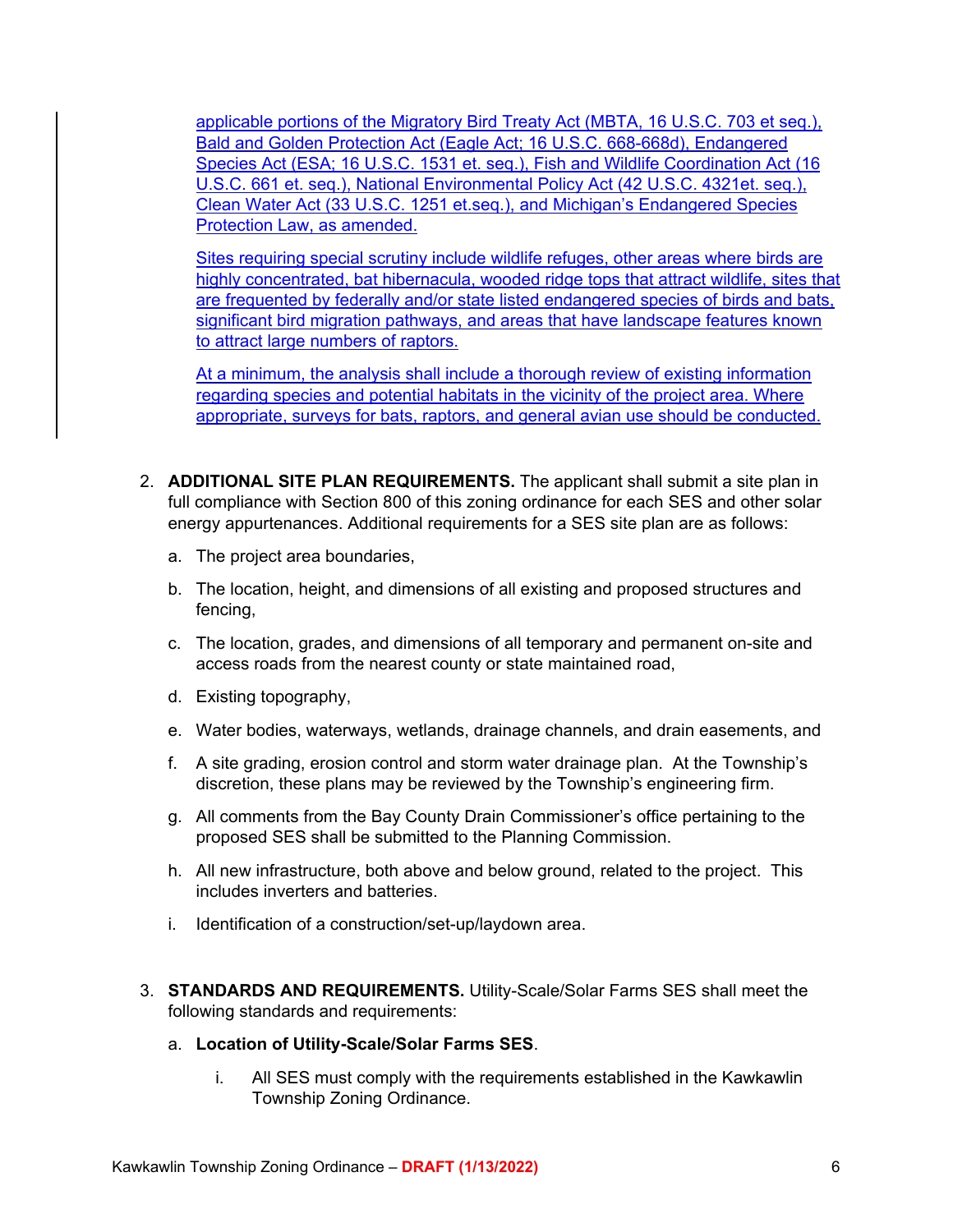The following setbacks, from any adjacent road right-of-way and all property lines, shall be applicable to a Utility Scale/Solar Farms SES:

Property Lines from Allowed Districts 500 ft.250 feet

Adjacent Road Right-of-Way 150 feet

A setback for any component that is part of the Utility Scale/Solar Farms SES from the common property lines of adjacent leased property is not required.

In no case shall an SES be located in front of the rear wall of any residential structure located on the lot or on any other lot within 500 feet thereof.

Project design and layout will ensure any structures or other improved areas located within the fenced/improved area shall be located a minimum of 500 feet from any residential structure, church, school, family or group child daycare home, and bed and breakfast establishments.

- ii. Solar panels and associated racking is limited in height to fourteen (14) feet), measured from the existing natural grade at the base of such equipment to the highest point of the system.
- iii. The minimum lot area required for a Utility Scale/Solar Farm SES shall be five (5) acres, subject to complying with all other requirements of this ordinance.
- iv. SES adjacent to property consisting of less than five (5) acres that is zoned R-1, R-1A, or R-2 shall have a minimum setback of 4,500500-feet.
- v. All structures related to a Utility-Scale/Solar Farms SES shall be subject to the dimensional and locational requirements for structures in the underlying zoning district.All other structures related to a SES shall comply with the dimensional and locational standards of structures of the district where the facility is located.
- vi. Any component or part of a Utility Scale/Solar Farms SES may be sited at a reduced setback if an agreement is signed and recorded with adjoining/adjacent property owner(s).
- v.vii. Requirements for landscaping or vegetative screening are in subsection e, below.
- **b. Parcel Coverage:** SES components, racking, and related equipment and facilities on a parcel is limited to no more than 51% of the parcel's area.

#### **c. Design and Installation Standards**

- i. All proposed facilities shall comply with all applicable local, state, and federal standards and requirements, including electrical, building, and drain codes.
- ii. A copy of the application to the utility company that will be purchasing electricity from the proposed site shall be provided to the Planning **Commission**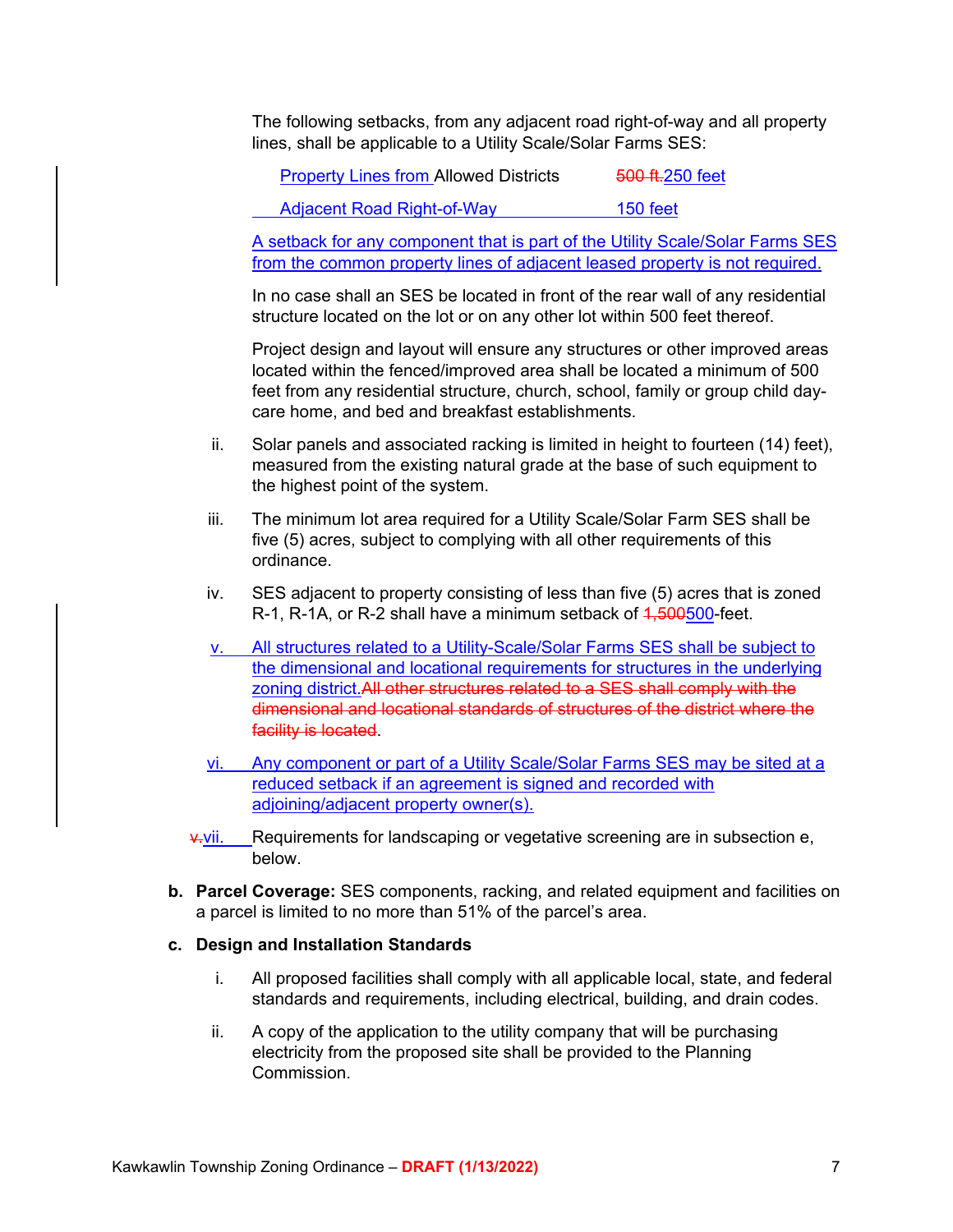- iii. All electrical connection systems and lines from the SES to the electrical grid connection shall be located and maintained underground. Burial depth shall be at a depth that causes no known environmental, land use, or safety issues. Depth shall be a minimum of six (6) feet below grade, be deeper than the drain tiles, and be in compliance with all State codes. The Planning Commission may waive the burial requirement and allow above-ground structures in limited circumstances, such as where geography precludes burial or in the case of a demonstrated benefit to the Township. The waiver shall not be granted solely on the basis of cost savings to an applicant. Request for variation shall consider aesthetics, future use of land, and effect on nearby landowners.
- iv. Electrical Interference:
	- a. The design and construction of SES shall not produce electrical emissions that would interfere with aircraft communications systems or navigation equipment.
	- b. Each SES shall be designed, constructed, and operated so as not to cause radio and television or other communication interference. In the event that verified interference is experienced and confirmed by a licensed engineer, the Applicant must produce confirmation that said interference had been resolved to residents' satisfaction within ninety (90) days of receipt of the complaint. Any such complaints shall follow the process stated in Complaint Resolution sections.
- v. If the SES consists of batteries or storage of batteries, adequate design must be provided to ensure all local, state and federal requirements regulating outdoor battery storage have been met.
- vi. The applicant must obtain a driveway permit from the Bay County Road Commission or MDOT, as applicable.
- vii. A contractor installing a SES shall inform the Bay County Road Commission (BCRC) of all the roads they propose to use as haul routes to each construction site. This shall be done prior to beginning any construction at any site. The identified haul routes shall be videotaped by either the BCRC or contractor prior to the beginning of construction and after construction has been completed. Upon review of the before and after videos and physical review of each roadway, the BCRC shall determine what damage, if any, was caused by the contractor's vehicles. If it is determined damage to the road was caused by the contractor's vehicles or activities, the contractor shall work with the BCRC to determine the extent of the roadway repair needed. This may include, but is not limited to, crush and shaping the roadway, placing additional aggregate, placing a new chip seal surface (two courses minimum), placing a new asphalt surface or a combination thereof. In all cases, the roadway shall be constructed in accordance with the BCRC's current specifications and requirements associated with the type of roadway to be installed. All costs for said work shall be the responsibility of the contractor.)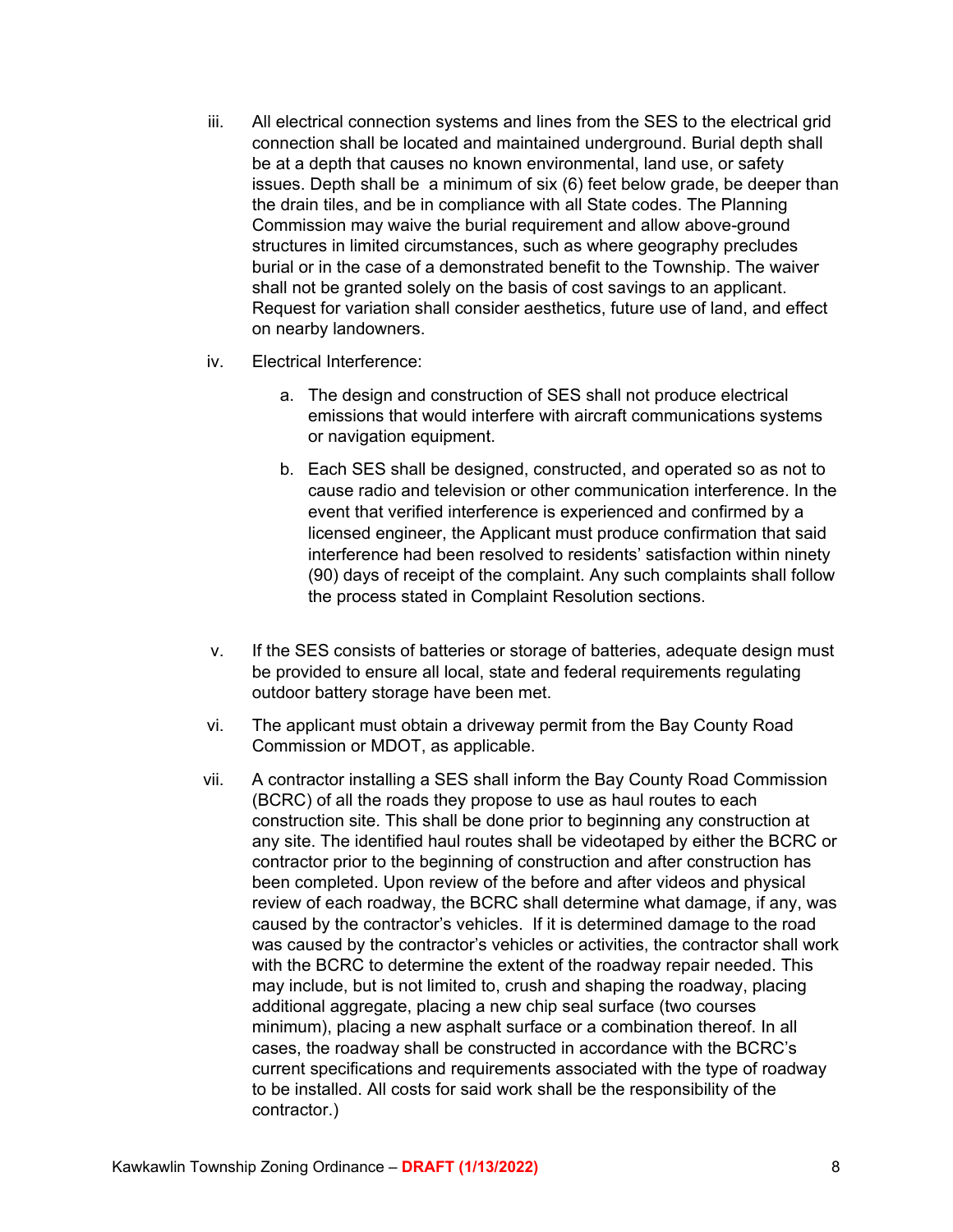- viii. The applicant must obtain any drain permits from the Bay County Drain Commission or MDEQ, as applicable
- ix. The design of SES buffers shall use materials, colors, textures, screening and landscaping, that will blend the facility into the natural setting and existing environment.
- x. Lighting shall be consistent with local, state, and federal law, and shall be limited to that required for safety and operational purposes. Lighting shall be reasonably shielded from abutting properties comply with the requirements of Section 405 (Exterior Lighting).
- xi. Compliance with any applicable airport overlay zoning requirements and the ability to comply with FAA regulations pertaining to hazards to air navigation must be demonstrated.
- xii. Transfer of Sale: If a SES ownership changes, the Township shall be notified and the special land use permit, may be amended administratively by the Township Board.
	- a. Change in ownership alone shall be considered a minor amendment to the special land use and may be approved administratively without a public hearing.
	- b. Any proposed changes to the operating procedure or approved site plan shall be amended and resubmitted for Township review according to the procedures for all Utility Scale/Solar Farm SES as outlined herein, including a public hearing.
	- c. Upon transfer or sale, the cash bond shall be maintained at all times, the estimated costs of decommissioning shall be resubmitted, and the security adjusted to account for the new estimate.
	- d. The new owner/operator must meet with the Kawkawlin Township Planning Commission within sixty (60) days of the change in ownership.
- xiii. Stray Voltage. The applicant shall be responsible for compensation to residents for property, including livestock, health or other damage by stray voltage caused by a SES. The applicant shall demonstrate SES prohibits stray voltage, surge voltage, and power from entering ground.
- xiv. Protection of Adjoining Property. In addition to the other requirements and standards contained in this section, the Planning Commission shall not approve any SES unless it finds that the SES will not pose a safety hazard or unreasonable risk of harm to the occupants of any adjoining properties or area wildlife.
- c. **Noise.** As part of the application, and prior to installation, the applicant shall provide noise modeling and analysis that will demonstrate the SES will not exceed the maximum permitted noise levels.

Noise generated by a SES shall not exceed 45 dB(A) Lmax at the property line of non-participating parcels. The LFMax (0.125-sec) metric shall be used for all measurements and modeling. Between the hours of 10:00 pm and 6:00 am, the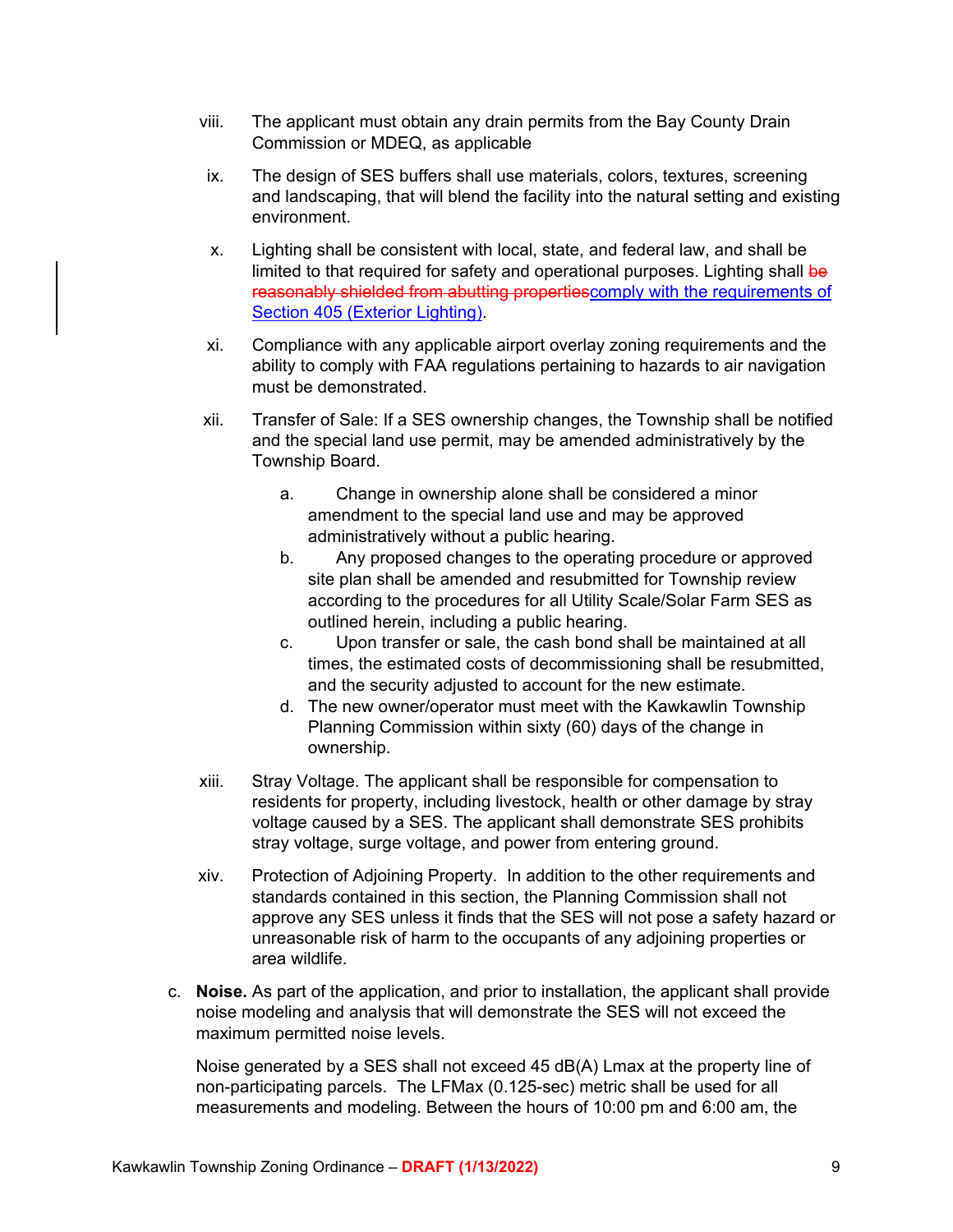sound pressure level generated by a SES shall not exceed 40 dB(A)/40 dB(A) measured at the property line of non-participating parcels. The LFMax (0.125-sec) metric shall be used for all measurements and modeling. Modeling and analysis shall conform to any applicable national standards pertaining to noise and sound pressure measurements.

After installation of the SES, noise measurements shall be done by a third party, qualified professional according to the procedures in the most current version of the applicable national standards.

All sound pressure levels shall be measured with a sound meter that meets or exceeds the most current version of ANSI S1.4 specifications for a Type II sound meter. Documentation of the noise measurements shall be provided to the Planning Commission within 120 days of the commercial operation of the project.

#### **d. Light and Glare**

- i. All SES shall have a nonglare coating and be of a neutral color.
- ii. All SES shall be placed such that concentrated solar glare does not project onto nearby inhabited structures or roadways and be considered a nuisance.
- iii. The applicant has the burden of proof that any glare produced does not have an adverse effect on neighboring or adjacent uses through siting and mitigation. Applicant shall provide a mitigation plan at the time of application.
- iv. The design and construction of SES shall not produce light emissions, either direct or indirect (reflective), that would interfere with pilot vision and/ or traffic control operations.

# **e. Landscaping**

- i. Landscaping and vegetative screenings are required to minimize visual off-site impacts.
- $\frac{1}{2}$ ii. Applicant shall submit a landscape plan detailing all proposed changes to the landscape of the site, including temporary or permanent roads or driveways, grading, vegetation clearing, and planting.
- $\frac{1}{11}$ iii. All SES shall have a minimum landscape buffer of 20 feet in width. The buffer shall contain evergreen trees or bushes planted no more than eight feet apart and at least four feet tall at time of planting. Trees and bushes planted in the buffer shall obtain a height of 10 feet within three growing seasons. The trees or bushes may be trimmed but can be no lower than a height of 10 feet.
- $\frac{iii}{iv}$ . Land clearing of natural vegetation shall be limited to that which is necessary for the construction, operation, and maintenance of the SES pursuant to practices of best management of natural areas or good husbandry of the land or forest other prescribed by applicable laws, regulations, and bylaws.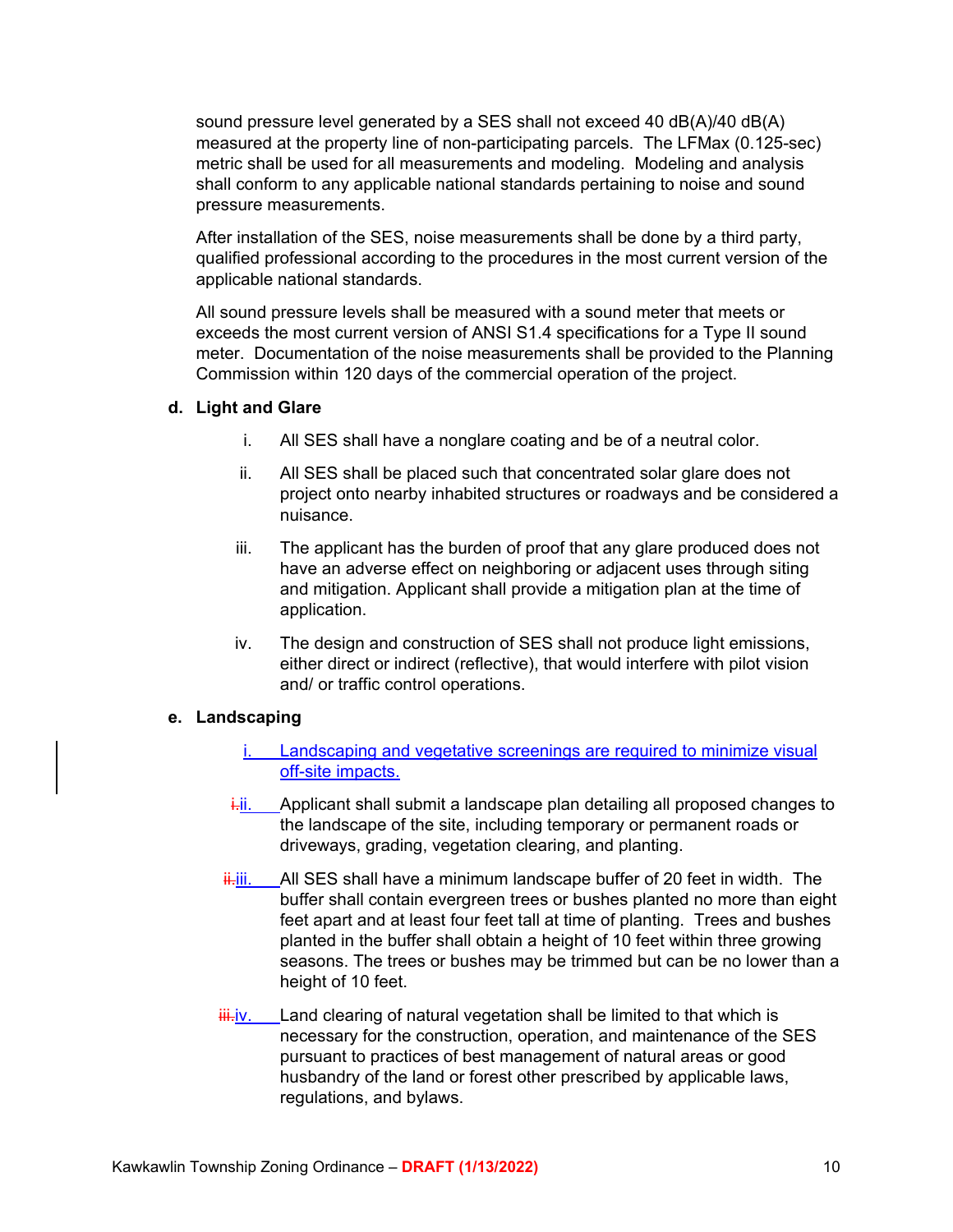- iv.v. Each owner/operator of a SES shall utilize good husbandry techniques with respect to said vegetation, including but not limited to, proper pruning, proper fertilizer, and proper mulching, so that the vegetation will reach maturity as soon as practical and will have maximum density in foliage. Dead or diseased vegetation shall be removed and must be replanted at the next appropriate planting time. Plants or grasses not part of landscaping shall be maintained by the facility operator not to exceed twelve inches in height.
- **v.vi.** Applicant must provide a detailed maintenance plan for the proposed solar energy system, and surrounding area, including provisions that will be employed to maintain and promote native vegetation while minimizing the proliferation of weeds during and following construction.

#### **f. Security**

- i. SES may be surrounded by a chain link fence not to exceed six feet in height. The fence shall be designed to restrict unauthorized access.
- ii. No portion of the SES shall contain or be used to display advertising. The manufacturers' name, phone number, and equipment information or dedication of ownership shall be allowed on any equipment of the solar energy system provided they comply with the prevailing sign regulation.
- g. **Signage.** Each SES shall have one sign SES site, located at the roadside and one sign at each entrance to the site, easily visible throughout four seasons. Signs shall be two square feet in area and be placed at the road right of way. Signs shall be the same and shall uniquely identify each SES. The sign shall contain at least the following:
	- i. Warning high voltage.
	- ii. Participating landowner's name, SES owner's name, and operator's name.
	- iii. Emergency telephone numbers and web address. (list more than one number).
	- iv. If SES uses fencing, place signs on the perimeter fence at fence entrance door.
	- v. Unique identification such as address of SES. If more than one SES on access drive, units shall have further identification such that first responders can positively identify. An identification example is "4585-55" 3 MileS. Parish Rd, Bay CityKawkawlin, MI, 4870648631."

#### **5. ABANDONMENT AND DECOMMISSIONING.**

a. Abandonment: A Utility-Scale/Solar Farm SES that ceases to produce energy on a continuous basis for 6 months will be considered abandoned unless the current responsible party (or parties) with ownership interest in the SES provides substantial evidence (updated every 6 months after 6 months of no energy production) to the Planning Commission or its designee of the intent to maintain and reinstate the operation of that facility. It is the responsibility of the responsible party (or parties) to remove all equipment and facilities and completely restore the property to its condition prior to development of the SES.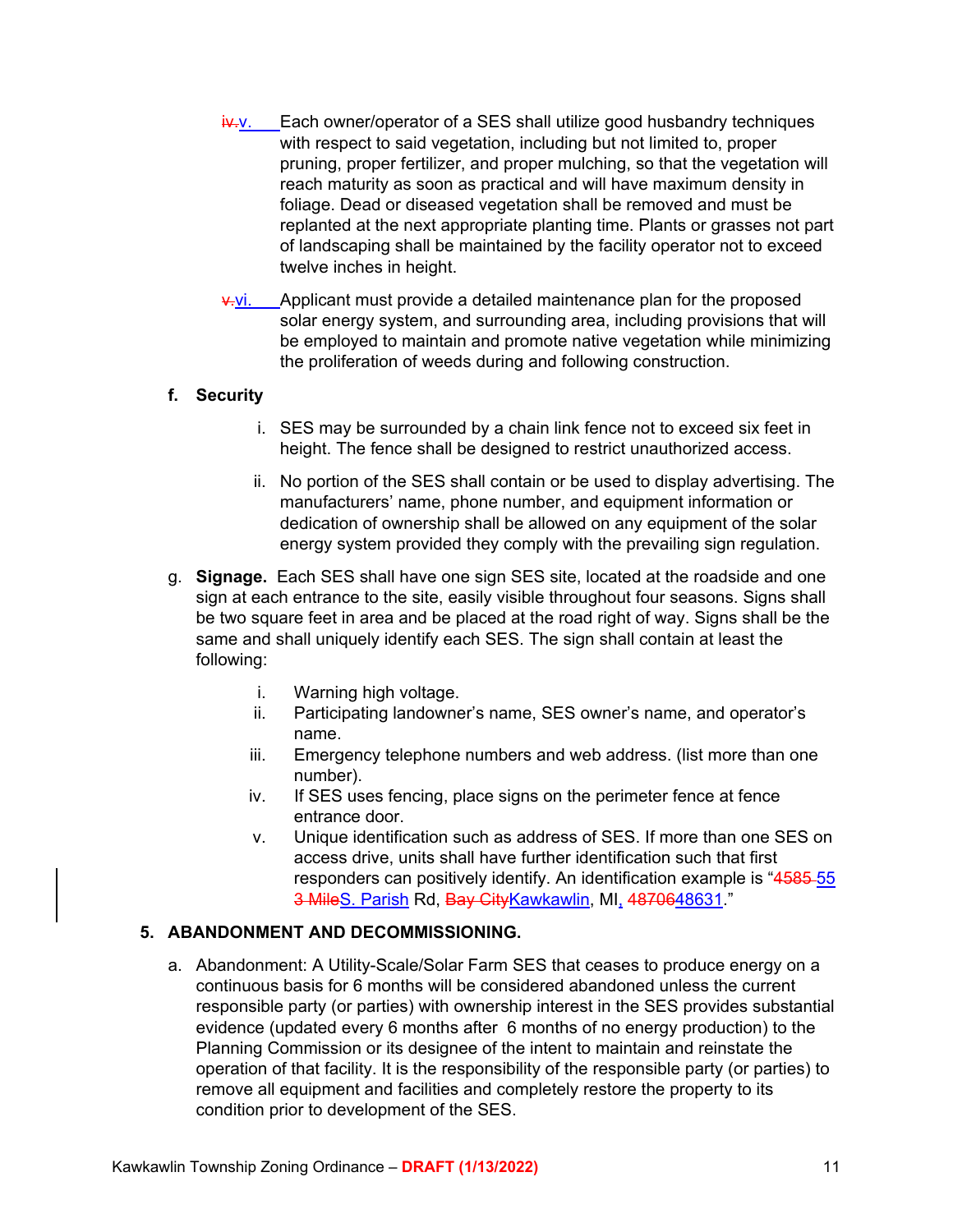- i. Removal and Site Renovation A condition of every approval shall be adequate provision for the removal of SES facilities in their entirety whenever they cease to actively produce power for one hundred (180) days or more. The Planning Commission can grant an extension of an additional one hundred eighty (180) days upon the SES owner demonstrating that the facilities will be put back into use, in which case the SES owner must provide data indicating the repaired SES is in good operational condition and functioning at efficiency similar to surrounding SES. Removal shall include the proper receipt of a demolition permit from the Building Official and proper restoration of the site, including but not limited to all participating parcels, to original condition. Removal of the structure, wiring, and all other components in their entirety.
- $i$ -ii. Upon determination of abandonment, the Zoning Administrator shall notify the party (or parties) responsible that they must remove the SES and restore the site to its condition prior to development of the SES within six (6) months of notice by the Planning Commission or its designee. Removal and restoration shall include the proper receipt of a demolition permit from the Building Official and proper restoration of the site, including but not limited to all participating parcels, to original condition. Removal of the structure, wiring, and its accessory use facilities shall include removing foundations, wiring, and all other components in their entirety. Restoration must be completed within 365 days of nonoperation.
- $\frac{1}{11}$ iii. If the responsible party (or parties) fails to comply, the Township or its designee, may remove the SES, sell any removed materials, and initiate judicial proceedings or take any other steps legally authorized against the responsible parties to recover the costs required to remove the SES and restore the site to a nonhazardous predevelopment condition.
- b. Decommissioning: A decommissioning plan signed by the party responsible for decommissioning and the landowner addressing the following shall be submitted prior to the issuance of the zoning permit, which shall include:
	- i. The anticipated life of the project;
	- ii. The estimated decommissioning costs net of salvage value in current dollars;
	- iii. The method of ensuring that funds will be available for decommissioning and restoration, to include but not limited to:
		- 1. Complete removal of all non-utility owned equipment, conduit, structures, fencing, roads, solar panels and foundations.
		- 2. Complete restoration of property to condition prior to development of the SES .
	- iv. The anticipated manner in which the project will be decommissioned and the site restored.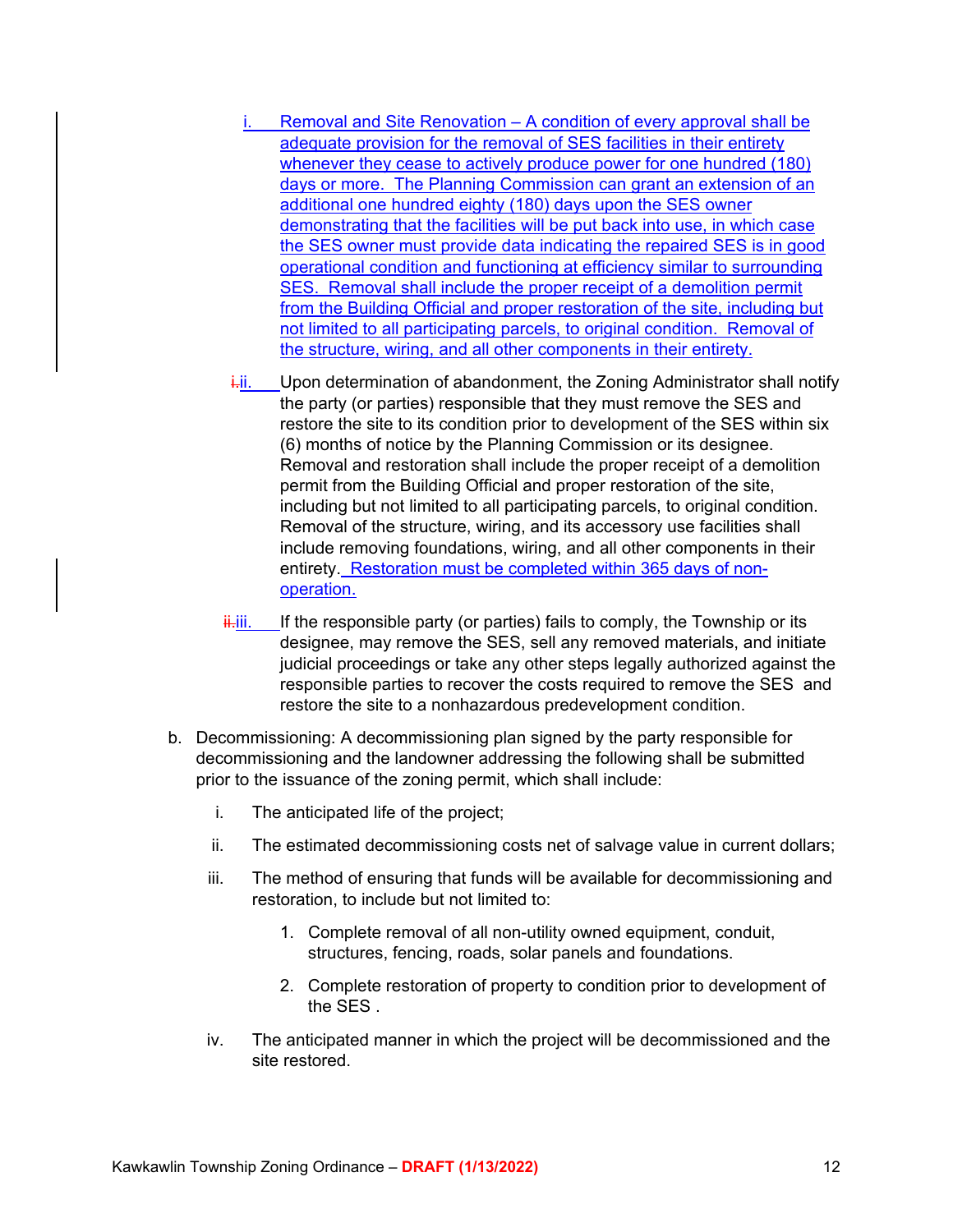- 1. Decommissioning shall include the removal of each Photovoltaic Panel, all electrical components, and associated facilities within the footprint of the SES to a depth of six feet below grade.
- 2. All access roads to the SES shall be removed, cleared, and graded by the facility owner, unless the property owner requests, in writing, a desire to maintain the access road. The Township will not be assumed to take ownership of any access road and such remaining roads will not be considered public roads.
- 3. The site and any disturbed earth shall be stabilized, graded, and cleared of any debris by the owner of the SES or its assigns. If the site is not to be used for agricultural purposes following removal, the site shall be seeded to prevent soil erosion, and restored to its condition existing prior to any construction activities, unless the property owner(s) requests, in writing, the land surface areas not be restored.
- v. A provision to give notice to the Township one year in advance of decommissioning.
- vi. A surety bond to assure payment of the cost of decommissioning shall be required. To ensure proper removal of the structure when it ceases to be used for a period of one year or more, any application for a new SES shall include a description of the financial security guaranteeing removal of the SES which will be posted prior to receiving a building permit for the facility. The security shall be a: 1) cash bond; 2) cash deposit in a trust accountirrevocable bank letter of credit; or 3) performance bond in a form approved by the Townshipor any other financial instrument uninterrupted for the life of the project. The amount of such guarantee shall be no less than the estimated cost of removal and shall include a provision for inflationary cost adjustments. A condition of the Surety Bond shall be notification by the surety company to the Township Zoning Administrator 30 days prior to its expiration or termination. When determining the amount of such required security, the Township may also require future meetings at pre-set intervals, to establish corrected values for decommissioning. The financial security instrument shall be adjusted to each determined corrected value.

Required cash deposit and security based on each SES and is to be backed by owner assets, operator assets, parent company assets, and leaseholder assets approved by the Planning Commission.

vii. The estimate shall be prepared by the engineer for the developer and shall be approved by the Township. The applicant shall be responsible for the payment of any costs or attorney fees incurred by the Township in securing removal.

The amount of each SES security guarantee shall be determined by way of a certified estimated estimate by the applicant's design professional, which shall be reviewed by a certified engineer hired by the Township for its adequacy. The amount of the security guarantee shall be 125% of the amount, certified by the Township EngineerTownship's consulting engineer,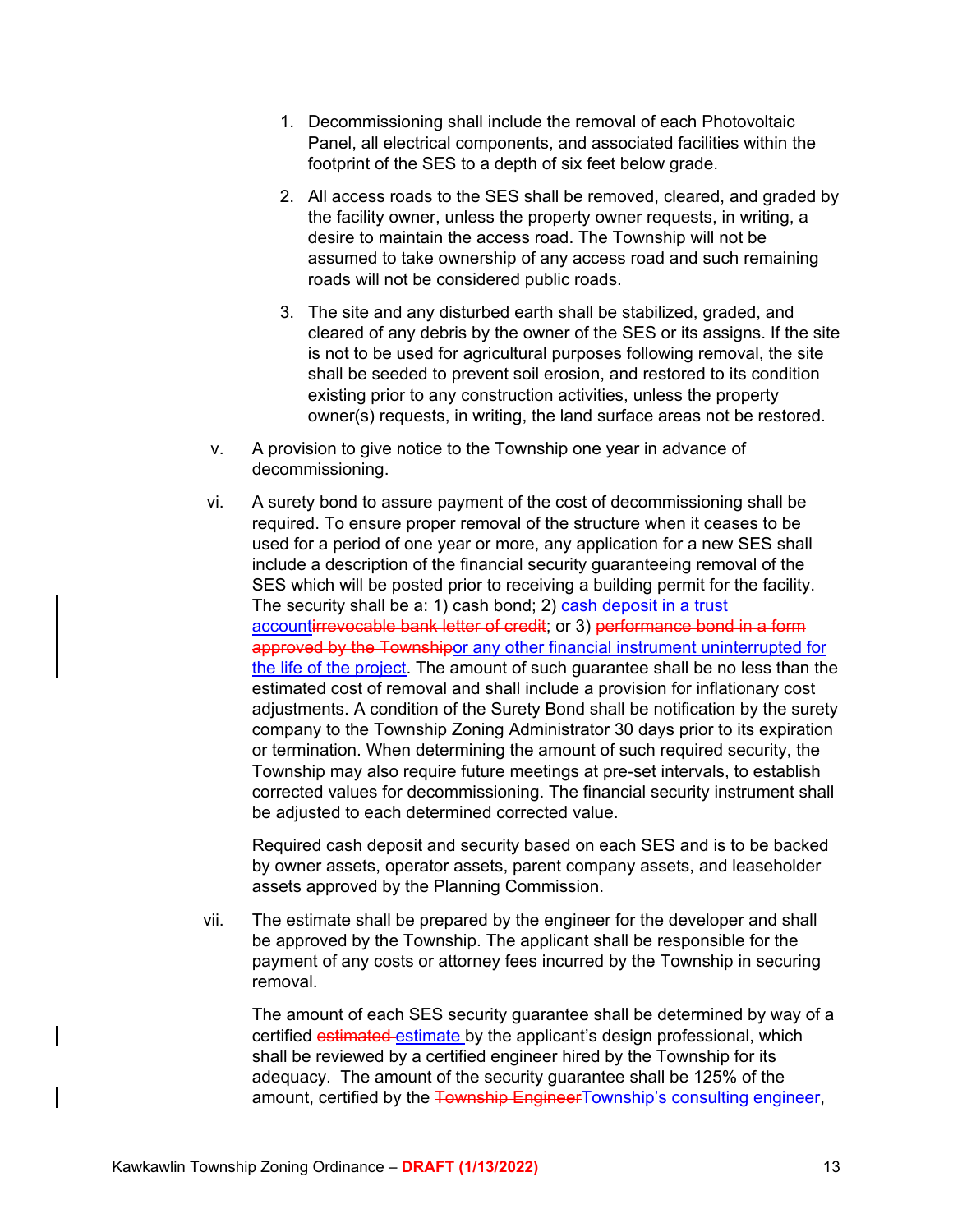and shall be in the form of a cash deposit. That deposit shall be updated and supplemented every two (2) years at the rate of 1.5 times CPI (consumer price index) for each year.

- viii. The timeframe for completion of decommissioning activities.
- ix. A condition of the Surety Bond shall be notification by the surety company to the Township Zoning Administrator thirty (30) days prior to its expiration or termination.

Such financial guarantee shall be deposited with the Township Treasurer after a special use has been approved but before construction operations begin on the SES project. Failure to keep such financial security in full force and effect at all times while the structure exists shall constitute a material and significant violation of a special use approval and this ordinance, and shall subject the Applicant to all available remedies to the Township, including enforcement action, fines, revocation of the special use approval and SES removal.

The Applicant shall be responsible for the payment of all attorney fees, other professional fees, and other related costs incurred by the Township in the event that the structure is not voluntarily removed, and the Township has to enforce removal.

The Applicant/Owner and Operator shall execute any and all documents (as provided or approved by the Township), sufficient to provide the Township with a perfected security interest in monies deposited with the Township for the purpose of decommissioning any SES.

#### 6. **COMPLAINT RESOLUTION.**

It is the intent of this ordinance to provide a mechanism to address and resolve complaints prior to the expenditure of significant funds by the Township and/or operator for investigation and resolution. Therefore, the Township shall perform an initial vetting of complaints prior to requesting funds from the operator for complaint resolution efforts. Complaints of noncompliance with the requirements of this ordinance shall be resolved in the following manner:

- a. The Utility-Scale/Solar Farm SES Applicant shall submit a detailed, written complaint resolution process developed by the SES Applicant to resolve complaints concerning the construction or operation of the SES The complaint resolution process must be approved by the Planning Commission as a condition of approval of the special land use permit application.
- b. The Planning Commission shall be kept appraised of all complaints and shall receive a report outlining the issues, the progress, and the resolution of each such complaint. Such report shall be presented every six months by the applicant to the Planning Commission.
- c. Complaints shall be submitted to the Township Supervisor in writing from the affected property owner, or written designee, including name, address, contact information, and specific complaint. The written complaint shall include the specific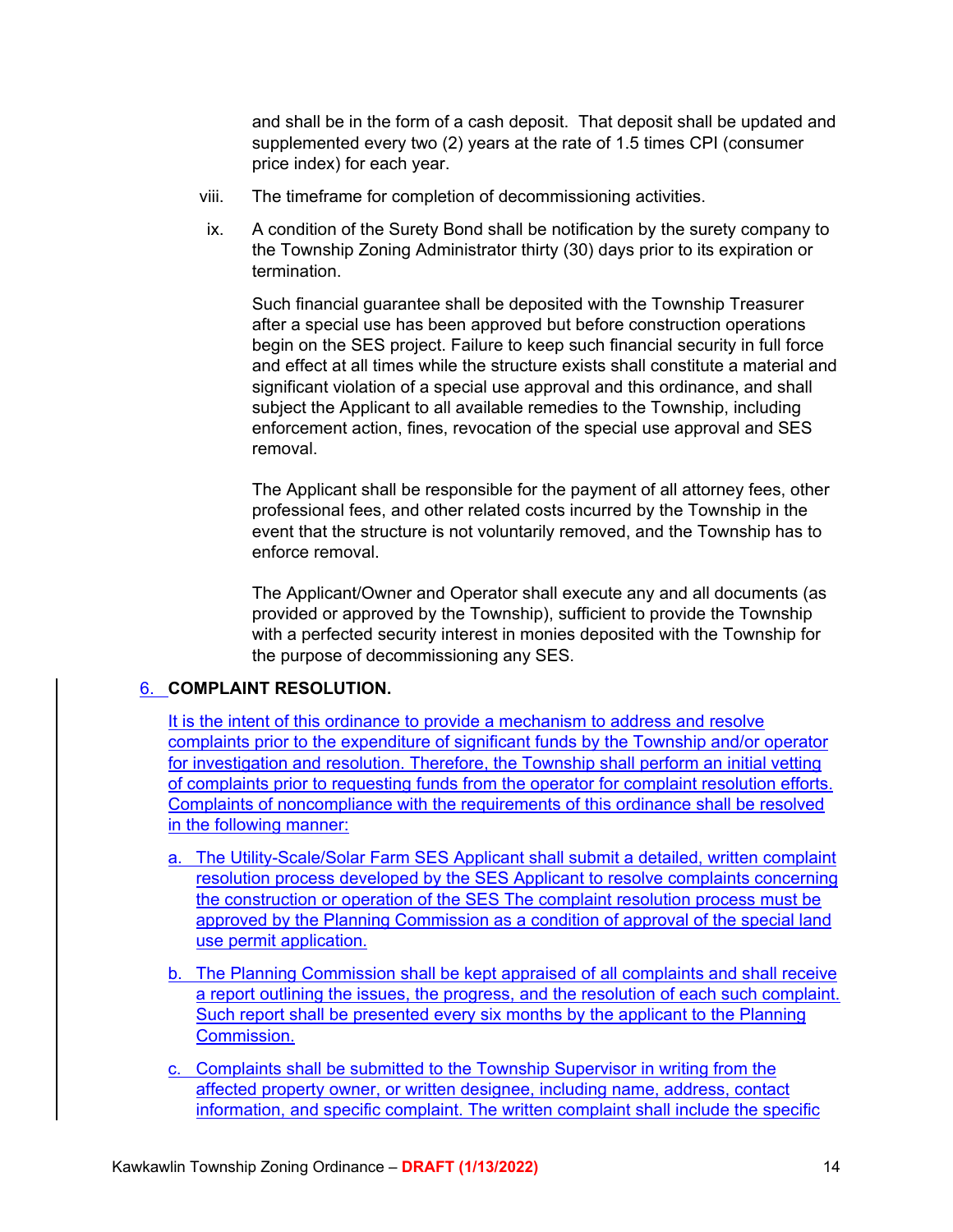section of the ordinance which is believed to be violated. The Supervisor shall cause the complaint to be added to the agenda of the next Township Board meeting in accordance with the procedure for setting the agenda.

- d. The Supervisor shall submit to the operator of record notice of all written complaints to the Township within thirty (30) days of receipt of any complaint. Complaints received by the Township and the date of any Township Board meeting where complaints may be considered shall be communicated to the operator at least 10 days prior. The notice shall state that the Township Board may determine that the SES is in violation of its permit and is therefore a nuisance and may be ordered out of service until the owner operator can demonstrate compliance with the requirements of this ordinance.
- e. Upon review, if the Township Board, by an affirmative vote of the majority of the members present, deems a complaint sufficient to warrant an investigation, the Township Board shall notice the owner(s) and/or operator of the SES that an investigation has been requested by the Board.
- f. An SES owner (and/or operator) shall be required as a condition of the operation to fund an escrow account for investigation of complaints for, but not limited to, glare, stray voltage, noise, and signal interference in the amount of \$15,000,00 to be use at the discretion of the Township Board. When the escrow account balance is below \$5,000.00 the Township shall notify the owner, and it shall replenish the account in the amount of \$15,000.00 within 45 days.
- g. If the SES is found in violation of this ordinance, the owner (and/or operator) shall take immediate action to bring the SES into compliance. If the owner fails to bring the operation into compliance within thirty (30) days, the Township may seek any relief at law or equity to abate the nuisance and may also issue a municipal civil infraction citation. Each violation for which the owner(s) and/or operators are deemed responsible shall result in a \$500.00 fine. Each day of non-compliance shall be a separate offense.
- h. Any SES found by the Township Board to be in violation of this ordinance set forth herein shall be considered a nuisance and the SES operations shall cease until such time as the SES owner/operator demonstrates compliance with the requirements of this ordinance.
- i. Board decisions on complaints shall be transmitted to the Planning Commission within 180 days from their written submittal to the Township Supervisor.

**6.** It is the intent of this ordinance to provide a mechanism to address and resolve complaints prior to the expenditure of significant funds by the Township and/or operator for investigation and resolution. Therefore, the Township shall perform an initial vetting of complaints prior to requesting funds from the operator for complaint resolution efforts. Complaints of noncompliance with the requirements of this ordinance shall be resolved in the following manner:

7. The Utility-Scale/Solar Farm SES Applicant shall submit a detailed, written complaint resolution process developed by the SES Applicant to resolve complaints concerning the construction or operation of the SES The complaint resolution process must be approved by the Planning Commission as a condition of approval of the special land use permit application.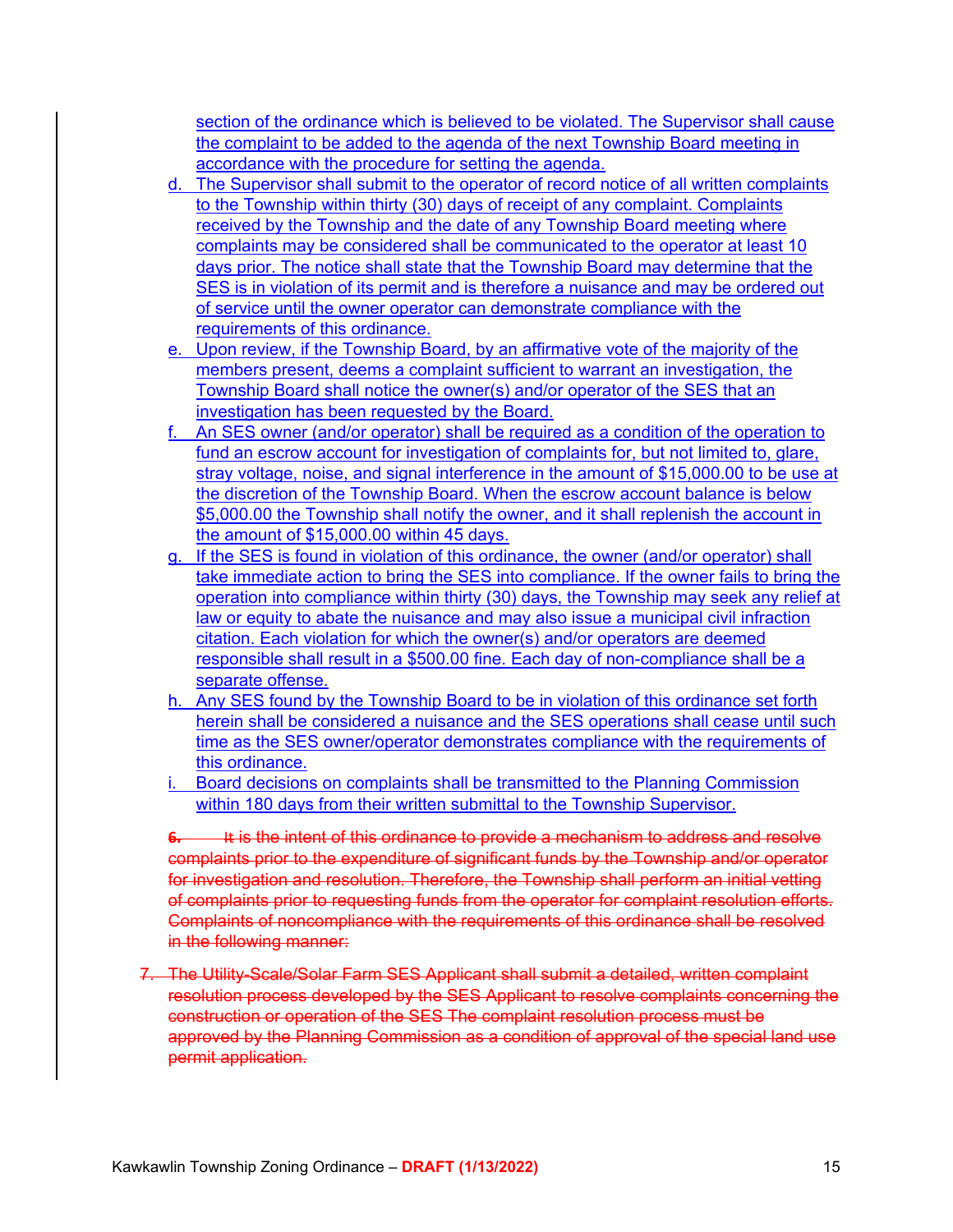- 8. The Planning Commission shall be kept appraised of all complaints and shall receive a report outlining the issues, the progress, and the resolution of each such complaint. Such report shall be presented every month by the applicant to the Planning Commission.
- 9. Receiving and Forwarding of Complaints: A third party answering switchboard, website or equivalent, paid for by the Applicant or SES or Testing Facility owner. The cost to maintain and support shall be funded in the amount of \$10,000.00 to be placed in escrow and be replenished at least every two (2) years by the Applicant or SES owner. The Planning Commission shall select a complaint resolution process that is independent of the facility operator or owner and that reports to the Township first and operator second.
- 10. Investigation of Complaints: Township shall initiate an investigation into a complaint within sixty (60) days utilizing escrow funds to hire the appropriate expert(s).
- 11. Hearing of Complaints: Township Board shall set a hearing date within sixty (60) days of completion of Investigation of Complaints where experts, residents and/or Applicant may present information before the Township Board. Notice of hearing shall be via certified mail.
- 12. Decision of Complaints: Township Board shall issue a decision and corrective actions within forty-five (45) days from Hearing of Complaints.
- 13.7. **CONFLICTING PROVISIONS.** In the event of a conflict between any provision in this section and any other section of this Zoning Ordinance with regard to SES, the provisions of this section shall control.

# *Add to Article II – Definitions:*

- 1. **Ancillary Solar Equipment**. Any accessory part or device of a solar energy system that does not require direct access to sunlight, such as batteries, electric meters, converters, or water heater tanks.
- 2. **Decommissioning Plan**. A document that details the planned shut down and/or removal of a Solar Energy System.
- 3. **Laydown Yard**. A laydown yard is a temporary worksite that Supports is necessary for the construction, operation, maintenance, and decommissioning of a SES. A laydown yard is a temporary site and is used to house employee office sites and facilities, store materials, components and equipment, and to provide parking and locations for temporary facilities such as construction trailers. Hours of operation for a laydown yard shall be similar to other kinds of construction sites, typically from 7:00 a.m. to 7:00 p.m. during weekdays, with hours limited on the weekends from 10:00 a.m. to 4:00 p.m.
- 4. **Public Road.** Any road or highway which is now or hereafter dedicated to the public and under the jurisdiction of the Bay County Road Commission.
- 5. **Solar Collector Surface**. Any part of a solar energy system that absorbs solar energy for use in the system's transformation process. The collector surface does not include frames, supports, and mounting hardware.